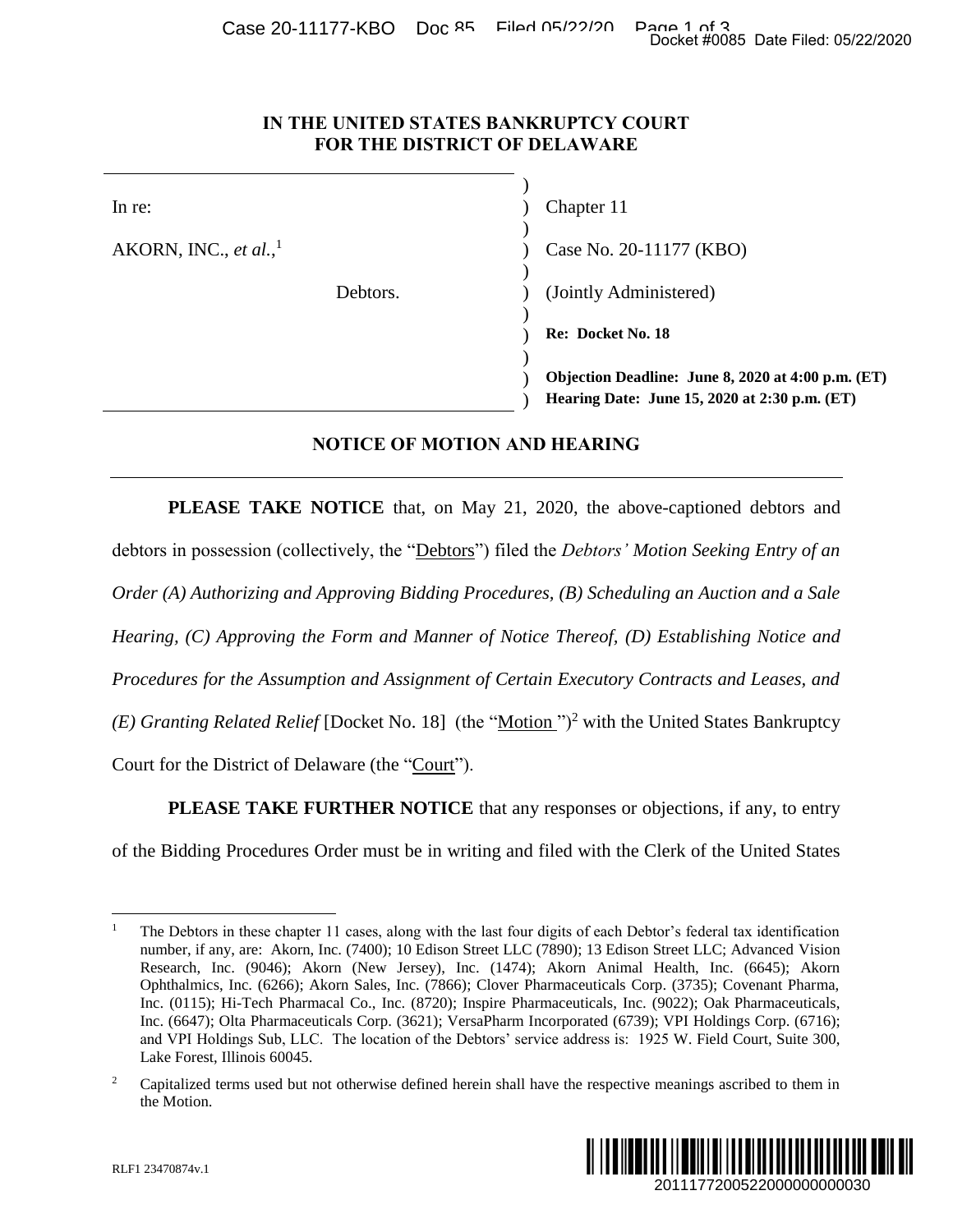### Case 20-11177-KBO Doc 85 Filed 05/22/20 Page 2 of 3

Bankruptcy Court for the District of Delaware, 4<sup>th</sup> Floor, 824 Market Street, Wilmington, Delaware, 19801, on or before **June 8, 2020 at 4:00 p.m. (prevailing Eastern Time).**

**PLEASE TAKE FURTHER NOTICE** that a hearing to consider the entry of the Bidding Procedures Order is scheduled to be heard before The Honorable Karen B. Owens, United States Bankruptcy Judge for the District of Delaware, at the Court, 824 Market Street, 6th Floor, Courtroom No. 3, Wilmington, Delaware, 19801 on **June 15, 2020 at 2:30 p.m. (prevailing Eastern Time).**

**PLEASE TAKE FURTHER NOTICE THAT IF NO OBJECTIONS TO THE MOTION ARE TIMELY FILED IN ACCORDANCE WITH THIS NOTICE, THE COURT MAY GRANT THE RELIEF REQUESTED IN THE MOTION WITHOUT FURTHER NOTICE OR HEARING.**